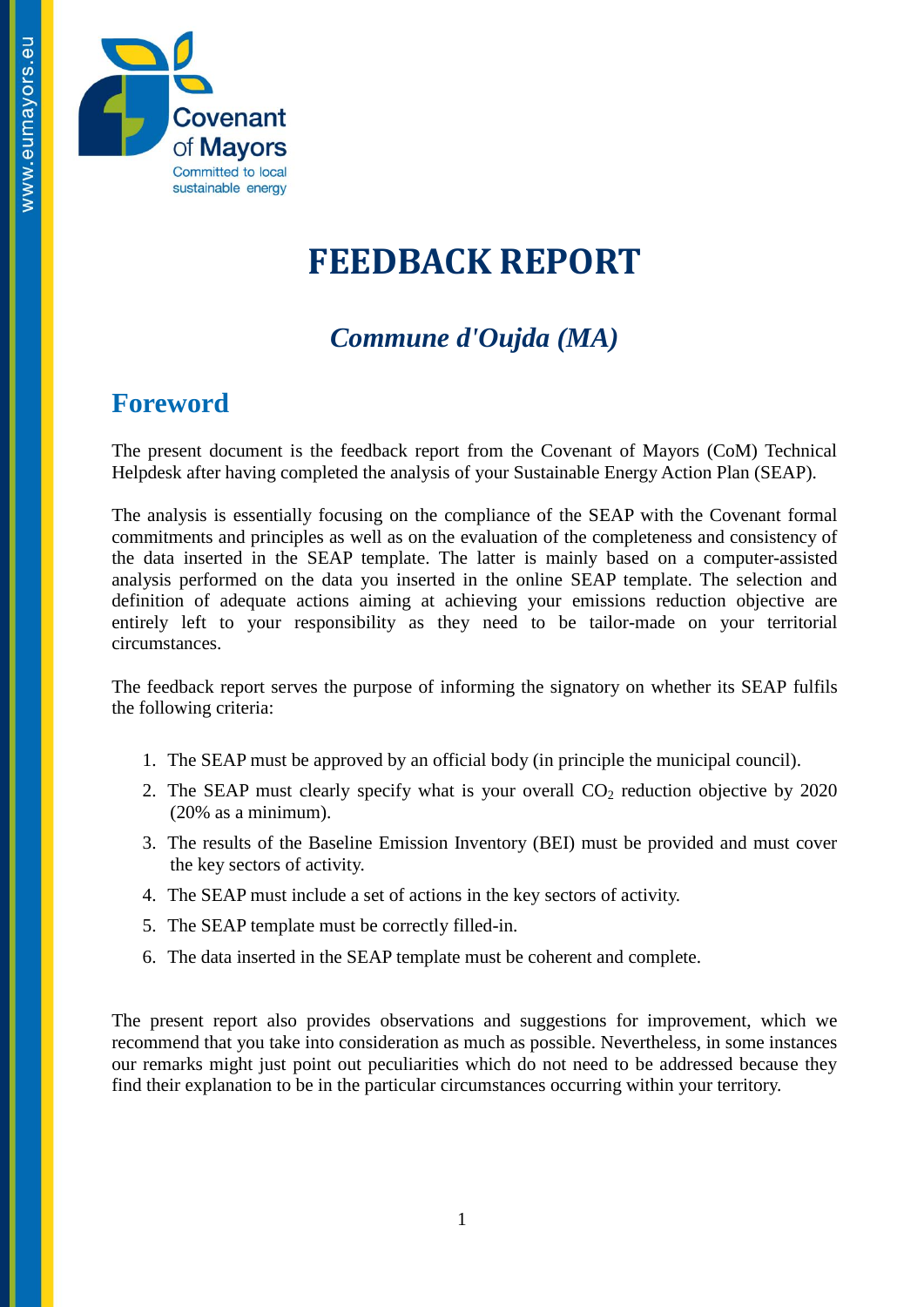

### **Overall evaluation**

We are pleased to announce that your Sustainable Energy Action Plan meets the six criteria described above and therefore it has been accepted. We wish to congratulate you for this achievement! This has been made publicly visible on the [Covenant of Mayors website.](http://www.eumayors.eu/actions/sustainable-energy-action-plans_en.html?city=&x=0&y=0&country_seap=&co2=&date_of_approval=&accepted=)

In the next section you will find some observations regarding your SEAP template and some recommendations for improvement. We kindly ask you to address them and, if relevant, carry out the suggested modifications.

The Covenant of Mayors Technical Helpdesk would like to thank you once again for the time spent and the efforts that you have devoted to producing your Sustainable Energy Action Plan.

With best wishes and kindest regards,

*The Covenant of Mayors Technical Helpdesk E-mail: [JRC-COM-TECHNICAL-HELPDESK@ec.europa.eu](mailto:JRC-COM-TECHNICAL-HELPDESK@ec.europa.eu)*



Ispra, 17<sup>th</sup> February 2017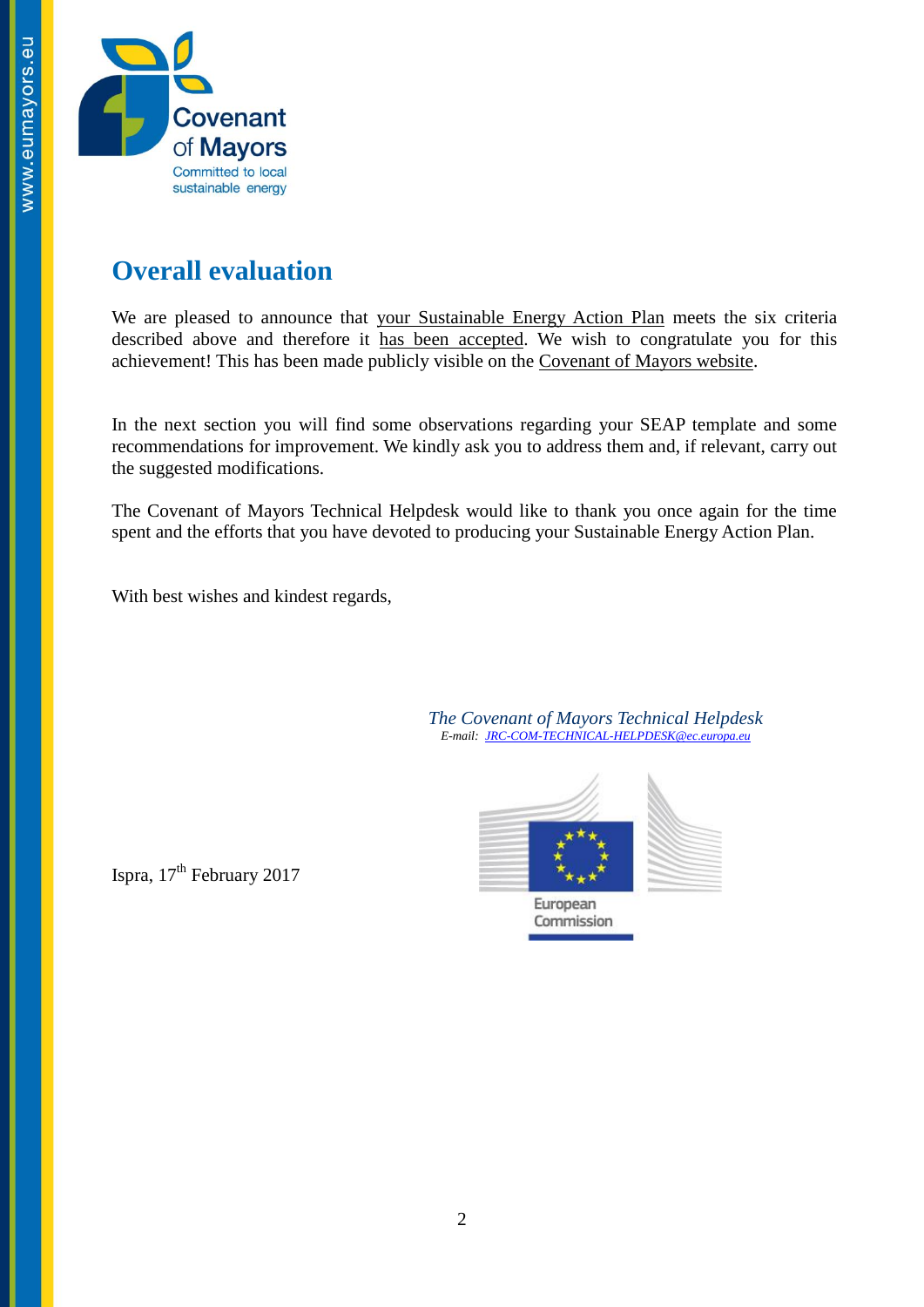

## **Detailed comments on your SEAP template**

#### **CO2 Baseline Emissions Inventory (BEI) 2013**

**1.** The emission factor for NATURAL GAS here reported significantly deviates from the ones reported in the guidebook for the IPCC approach. Please double-check your data.

**2.** Having selected the IPCC approach to account for GHG emissions, you have chosen an emission factor equal to zero for BIOMASS (Other Biomass). Nevertheless we would like to remind you that for this to be true biomass needs to be produced in a sustainable manner. Please refer to Part II of the Guidebook (paragraph 3.3) for more insight on this issue. If the sustainability of biomass was not taken into account when first preparing your inventories we strongly recommend you to revise your data accordingly.

#### **SEAP**

**3.** Congratulations for proposing a set of local electricity generation measures in your SEAP! We have noticed that Section B of your BEI was not filled-in and would like to remind you that in case some electricity was already produced locally in your Baseline year, it has now become important for you to report it in your BEI. This will allow you to account correctly for the new emission savings in your Monitoring Emission Inventory.

**4.** The CO2 REDUCTION ESTIMATION IN 2020 indicated for the TRANSPORT sector is equal to 2068.000 tCO2/tCO2eq which, according to the results reported in the table "Your Emission Inventory" of your BEI, represents 0.87% of the emissions of that sector. We recommend you to make sure that the measures planned for this sector are ambitious enough to contribute to your total reduction target.

**5.** The ENERGY SAVING TARGET PER SECTOR IN 2020 (MWh) for the TRANSPORT sector is equal to 7754.000 MWh. Please note that, according to the data inserted in TABLE A of the BEI, this only represents 0.86% of the total energy consumption in that sector. We recommend you to make sure that the measures planned for this sector are ambitious enough to contribute to your total reduction target.

**6.** According to your template, one or more key actions alone already contribute to more than 25% of your total estimated reduction target. You may consider appropriate to revise your data. If your data is correct, we recommend you thoroughly monitor the implementation of this key action, as failure to implement it may jeopardise the achievement of your target: